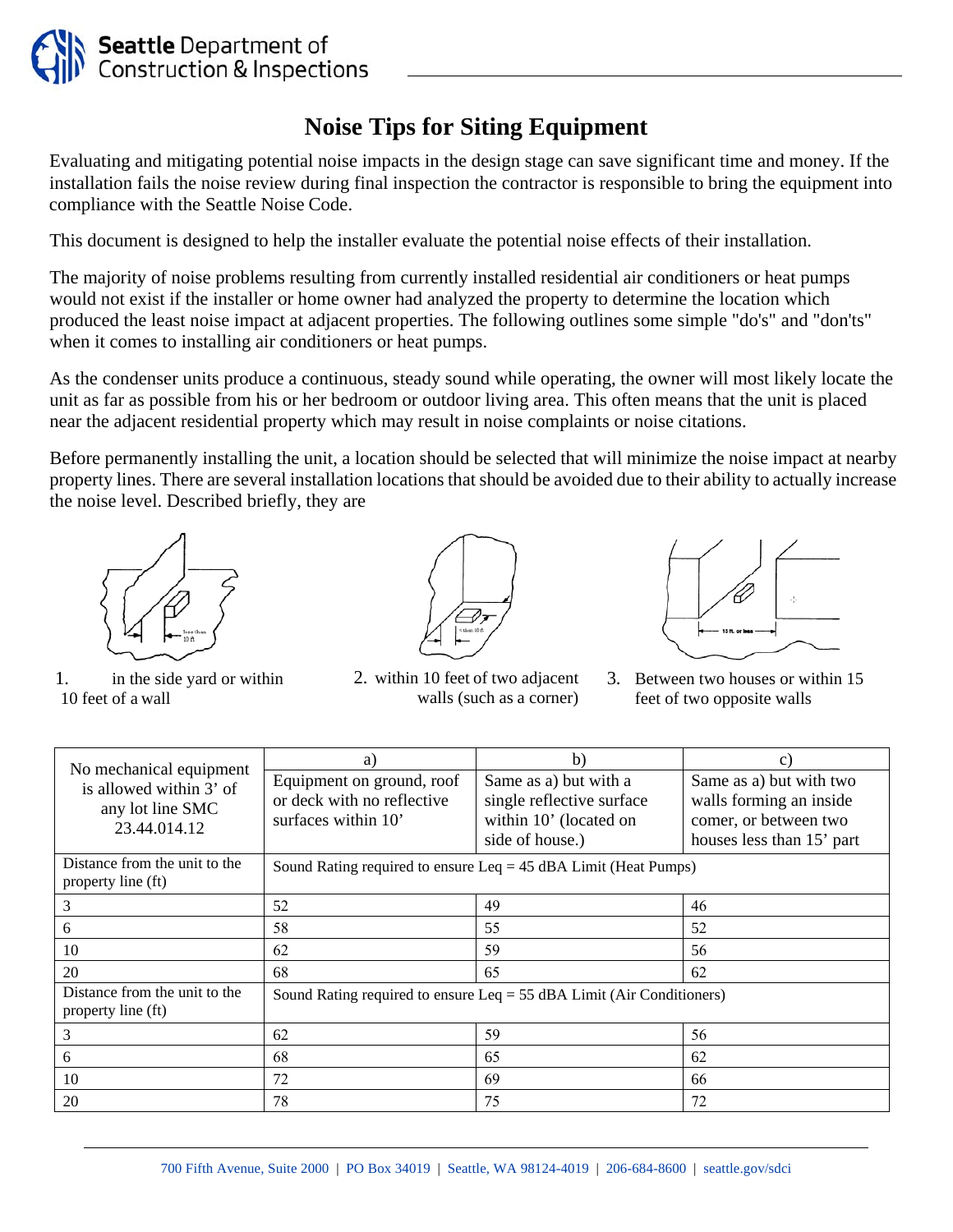To assist in determining the potential noise levels at nearby property lines, the installer is referred to AHRI standard 275, "Application of Sound Rating Levels of Outdoor Unitary Equipment)" developed by the Air-Conditioning Heating and Refrigeration Institute (AHRl). If the results of the calculation (following their procedure below) indicate that operation of the unit is in violation of Seattle Noise Code, the owner will need to provide noise abatement measures to reduce sound levels and ensure compliance with Noise Code, or install a quieter unit.

Here is an example of a simple noise review using the AHRI standard 275

## Simple Site plan



## Procedure for estimating sound pressure levels at the property line

| Line           | Distance from equipment to evaluation point on property line $= 5$                                         |          | HP       |
|----------------|------------------------------------------------------------------------------------------------------------|----------|----------|
| $\bf{I}$       | Unit Sound Rating<br>(per AHRI Standard 270 from equipment manufacturer)                                   |          | 53       |
| 2              | <b>Equipment Location Factor</b>                                                                           | 3        | 3        |
| 3              | Add Lines 1 and 2                                                                                          | 66       | 56       |
| $\overline{4}$ | <b>Barrier Shielding Factor</b>                                                                            | $\Omega$ | 0        |
| 5              | Sound Path Factor<br>(is not used for property line evaluations)                                           | $\Omega$ | $\theta$ |
| 6              | <b>Distance Factor</b>                                                                                     | 11.5     | 11.5     |
| 7              | Add Lines 4, 5 and 6                                                                                       | 11.5     | 11.5     |
| 8              | Estimated A-Weighted Sound Pressure Level predicted at the property line.<br>(Subtract Line 7 from line 3) | 54.5     | 44.5     |

If the results of the calculation indicate the installation is in compliance you can provide a copy of this calculation, the simple site plan and refrigeration permit number to noise@seattle.gov to be reviewed and approved. If a mechanical inspection is called in for an installation the noise review will be started then.